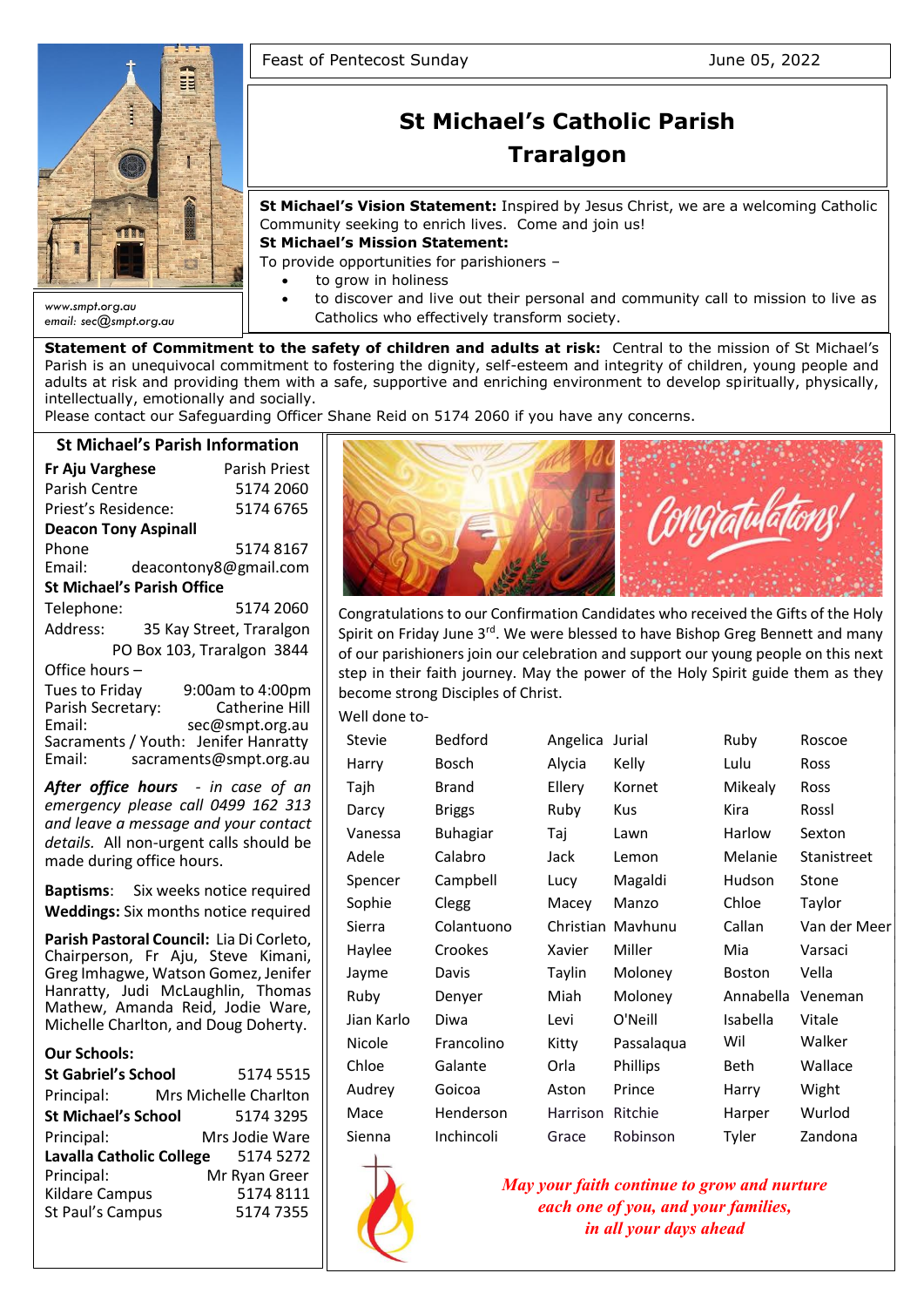| <b>Sunday Mass Times</b>       |                                                             |  |  |
|--------------------------------|-------------------------------------------------------------|--|--|
| Saturday                       | 5:00pm Mass                                                 |  |  |
| 9:30am & 5:00pm Mass<br>Sunday |                                                             |  |  |
| <b>Weekday Mass Times</b>      |                                                             |  |  |
| Tuesday Jun 07                 | 9:30am Mass                                                 |  |  |
| Wednesday June<br>08           | 11:00am Reconciliation<br>11:00am Adoration<br>12:00pm Mass |  |  |
| Thursday June 09               | 9:30am Mass- St Gabriel's PS*                               |  |  |
| Friday June 10                 | 9:30am Mass                                                 |  |  |

*\*All parishioners are warmly invited to join in our Thursday morning mass at St Gabriel's Primary School at 9:30am*

**PLEASE PRAY FOR**: those who have died recently including Father John Readman and Mamerta Rico, and those whose anniversaries occur at this time including Rita Flynn, Joan Whitford, Greg Bermingham, Darren Wall, Patrick Deane, Michael Snee, Mikie McConnell, Jozef and Jenny Cukier and Jack Brady.

*Lord, let your perpetual light shine upon them. May they rest in peace. Amen.*

**WE PRAY FOR THOSE WHO ARE SICK:** including Peter Dal Pra, Ann-Maree Daly, Gary Donchi, Bill Edgar, Bernadette Formaran, Fr Frank Freeman, Marj Gilbert, Carolyn Gleeson, Jacqui Granville, Barbara Greaves, Ellen Hammond, Jenny Hansch, Robert Hazelman, Imogen Hillier, Joyce Martin, Ivy May, Deborah McKerchar, Ben Melenhorst, Maree Morris, Henry Polo, Joan Riggall, Theresa Rosello, Kath Ryan, Jerry Templer, Damiano Tripodi, Julie Vaz, Brian Vivian, Celie Smith, Sharon Veleff, George Walkan, Roy Ward, Kelly Maher, Victoria Rohli, Trish Sweeney, Father John Speekman, James Whitty, Tony Tactor and Pasqualina Loprese, and all those we hold dear in our hearts.

# **St Michael's Parish Traralgon**

A Time To RENEW And REBUILD

#### **Planned Giving Program 2022**

Thank you to all those who have committed to our new planned giving program, it is very much appreciated. It is not too late to join our Planned Giving Program, you can contact the parish office for more information, leave your pledge card in the collection plate, or drop it to the parish office. If you would like to continue with your previous planned giving arrangement, you still need to let us know by signing a new pledge card, and simply putting 'same as before'.

#### **DOMESTIC VIOLENCE PREVENTION MONTH:**

#### **SAVE THE DATE: Saturday July 9th 10am – 1pm Shining a Light: A Workshop About Domestic Violence Mary MacKillop Hall, St Michael's Traralgon**

St Michael's Parish, in conjunction with Catholic Social Services Victoria, invite all parishioners and volunteers to come along and learn more about the signs and types of abuse, and how to support those going through it. More details to come, please pop the date in your calendar.

| <b>THIS WEEK'S EVENTS:</b> |                                     |  |  |  |  |
|----------------------------|-------------------------------------|--|--|--|--|
| <b>Sunday June 05</b>      |                                     |  |  |  |  |
| 10:30am                    | Pentecost Sunday Morning Tea,       |  |  |  |  |
|                            | Mary MacKillop Hall                 |  |  |  |  |
| Tuesday June 07            |                                     |  |  |  |  |
| 7:00pm                     | <b>Baptism Preparation Meeting,</b> |  |  |  |  |
|                            | St Michael's Church                 |  |  |  |  |
|                            | <b>Wednesday June 08</b>            |  |  |  |  |
| 11:00am                    | Reconciliation,                     |  |  |  |  |
|                            | St Michael's Church                 |  |  |  |  |
| <b>Thursday June 09</b>    |                                     |  |  |  |  |
| 9:30am                     | Parish Mass,                        |  |  |  |  |
|                            | St Gabriel's Primary School         |  |  |  |  |
| 10:30am                    | Charismatic Prayer Group,           |  |  |  |  |
|                            | St Michael's Church                 |  |  |  |  |

**BAPTISMS:** The next Baptism Preparation Meeting will be held on **Tuesday June 07 at 7:00pm** in the Church. Please contact the Parish Office on 5174 2060 if you are interested in attending.





This **Sunday June 05**, we will celebrate Pentecost with a multicultural morning tea in the Mary MacKillop Hall after Mass. It is a wonderful opportunity to celebrate the rich

diversity of our parish by sharing our heritage and cultures. Come along and share your stories, dress up and bring a plate to share. Come and join us!!



**Sunday June 05 @ 10:30am in the Mary MacKillop Hall Come and Join Us!!**

**MICK'S KITCHEN NEWS:** We are happy to announce that Mick's Kitchen has resumed its take-away service from the St Vincent de Paul Centre, on the corner of Kay St and Breed St from this week. Take Away Meals are available for those in need on Thursday nights from 6pm – 7pm. Thank you to all our volunteers for their dedication and flexibility over the past few months as we have moved between the St Michael's School Hall and the Mary MacKillop Room. Conditions have not been ideal and we are grateful for your perseverance and commitment during this time. We are thankful to both the Mick's Kitchen Leaders and those at St Vincent de Paul for working tirelessly to get us back into the SVdP Centre as soon as possible. A special shout out to Ray, Jo, Judi, Barbara, Lyn and Charlie for all their time and effort and making this happen. Thank you!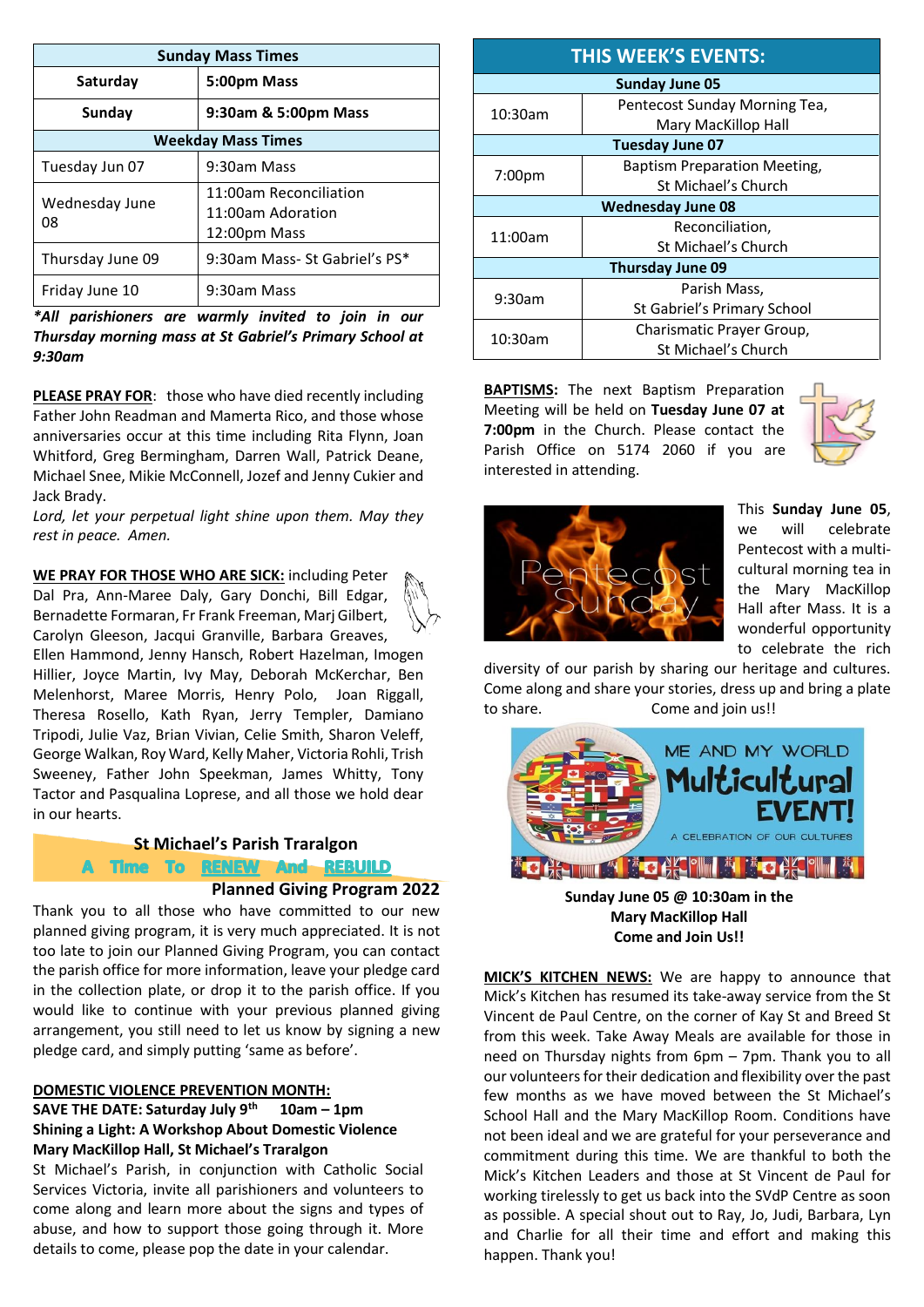

**TRINITY FAMILIES APPEAL 2022:** Thank you for your generous contributions to the Trinity Families Appeal 2022. We raised \$750 which will be used to fund grants to charities working to provide services and programs for families within the boundaries of the Diocese of Sale.

Donations can still be made online, see trinityfamilies.org.au for more information.

**DIOCESE OF SALE SPIRITUALITY RETREAT:** Especially for catechists, however open to all and everyone is warmly invited to attend. This is an opportunity to come together as the People of God in the diocese and to explore the deep wells that nourish our spiritual life. Discussions will include different types of spiritual experiences, defining and describing Aussie Spirituality and sharing our own spiritual experiences in prayer. Cost \$10 per person, lunch provided.

> Teacher's Centre, Sion House, Warragul Saturday June  $18<sup>th</sup>$ , 9:30am - 3:30pm RSVP to [BarbaraD@sale.catholic.org.au](mailto:BarbaraD@sale.catholic.org.au)



**ST VINCENT PALLOTTI SCHOLARSHIP TRUST:** Scholarship applications are now open to enable lay people to further their understanding and skills in leadership/ministry or a specialized activity, such as promoting faith enhancement, social justice and pastoral care.

More information and application forms are available on our website pallottine.org.au/scholarships/st-vincent-pallotischolarship-for-lay-ministry.html

Closing Date 29 July 2022

# **STEWARDSHIP MATTERS:**

*"The Advocate, the Holy Spirit whom the Father will send in my name, will teach you everything and remind you of all that I told you." (John 14:26)*

The materialism of our society lures us to concentrate more on what we want than on what God wants for us. The relativism of our world tells us that we should be tolerant of all things, that there is no absolute truth. Pray to the Holy Spirit to transform our lives and to guide our thoughts, words and actions.

#### *PRAYER FOR THE SEVEN GIFTS OF THE HOLY SPIRIT*



*grace and Your love.*

*O Lord Jesus Christ, Who, before ascending into heaven, did promise to send the Holy Spirit to finish Your work in the souls of Your Apostles and Disciples, deign to grant the same Holy Spirit to me that He may perfect in my soul, the work of Your* 

*Grant me the Spirit of Wisdom that I may despise the perishable things of this world and aspire only after the things that are eternal, the Spirit of Understanding to enlighten my mind with the light of Your divine truth, the Spirit of Counsel that I may ever choose the surest way of pleasing God and gaining heaven, the Spirit of Fortitude that I may bear my cross with You and that I may overcome with courage all the obstacles that oppose my salvation, the Spirit of Knowledge that I may know God and know myself and grow perfect in the science of the Saints, the Spirit of Piety that I may find the service of God sweet and amiable, and the Spirit of Fear that I may be filled with a loving reverence towards God and may strive in every way to please Him.* 

*Mark me, dear Lord, with the sign of Your true disciples and animate me in all things with Your Spirit. Amen*



**IN THE FOOTSTEPS OF MARY MACKILLOP:** The Sisters of St Joseph have prepared an Australian Pilgrimage, "In the Footsteps of Mary MacKillop" commencing in Melbourne on 18 October, journeying through Victoria and South Australia, and ending at Mary MacKillop Place, North Sydney on 29 October 2022. The pilgrimage will visit many places associated with Mary MacKillop's life and ministry. For more information, contact the parish office, or email [national.pilgrimage@mmp.org.au](mailto:national.pilgrimage@mmp.org.au)

| Rosters for June 11 & 12 2022                                                                  |                  |                | The Most Holy Trinity, Year C |                          |                  |
|------------------------------------------------------------------------------------------------|------------------|----------------|-------------------------------|--------------------------|------------------|
|                                                                                                | Lector           | Commentator    | <b>MERT</b>                   | Usher/Welcomer           | <b>Musicians</b> |
| Saturday Jun 11<br>5:00 <sub>pm</sub>                                                          | B O'Brien        | S Grout        | S Gils                        | A Ryan                   | Jane & Simon     |
| Sunday Jun 12<br>9:30am                                                                        | M Hansen & K Roy | C McCabe       | S Hemming                     | M Wilkinson &<br>A Sykes | Diamente Family  |
| Sunday Jun 12<br>5:00 <sub>pm</sub>                                                            | E & M Joseph     | M & Z Hanratty | V Vaz                         | J Hanratty               | Jane & Simon     |
| 16 <sup>th</sup> June McLaughlin Team<br>Mick's Kitchen:<br>9 <sup>th</sup> June Scholtes Team |                  |                |                               |                          |                  |